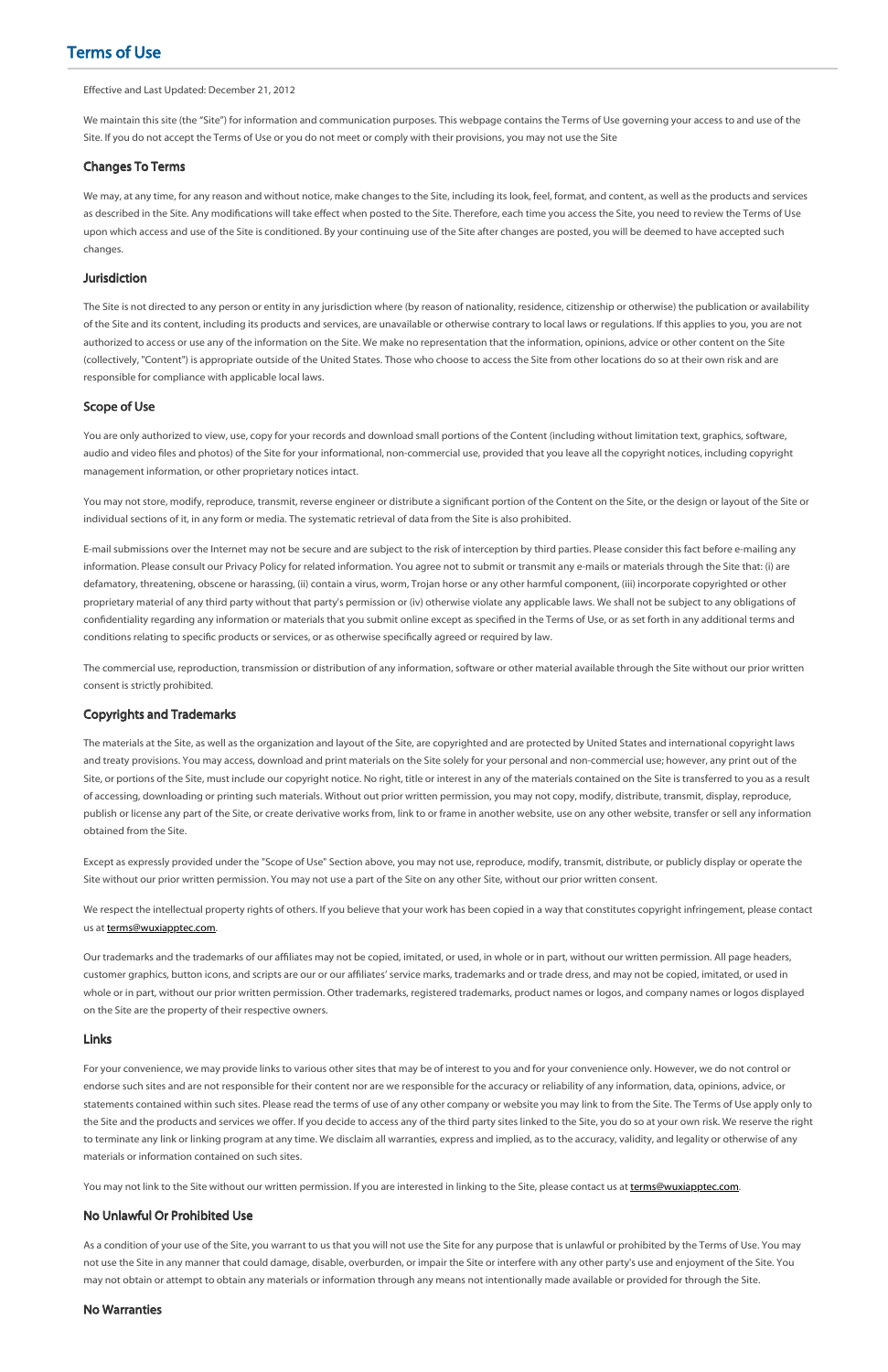THE SITE, AND ANY CONTENT, ARE PROVIDED TO YOU ON AN "AS IS," "AS AVAILABLE" BASIS WITHOUT WARRANTY OF ANY KIND WHETHER EXPRESS, STATUTORY OR IMPLIED, INCLUDING BUT NOT LIMITED TO ANY IMPLIED WARRANTIES OF MERCHANTABILITY, FITNESS FOR A PARTICULAR PURPOSE, QUIET ENJOYMENT, SYSTEMS INTEGRATION, ACCURACY, AND NON-INFRINGEMENT, ALL OF WHICH WE EXPRESSLY DISCLAIM. WE DO NOT ENDORSE AND MAKE NO WARRANTY AS TO THE ACCURACY, COMPLETENESS, CURRENCY, OR RELIABILITY OF THE CONTENT, AND WE WILL NOT BE LIABLE OR OTHERWISE RESPONSIBLE FOR ANY FAILURE OR DELAY IN UPDATING THE SITE OR ANY CONTENT. WE HAVE NO DUTY TO UPDATE THE CONTENT OF THE SITE. WE MAKE NO REPRESENTATIONS OR WARRANTIES THAT USE OF THE CONTENT WILL BE UNINTERRUPTED OR ERROR-FREE. YOU ARE RESPONSIBLE FOR ANY RESULTS OR OTHER CONSEQUENCES OF ACCESSING THE SITE AND USING THE CONTENT, AND FOR TAKING ALL NECESSARY PRECAUTIONS TO ENSURE THAT ANY CONTENT YOU MAY ACCESS, DOWNLOAD OR OTHERWISE OBTAIN IS FREE OF VIRUSES OR ANY OTHER HARMFUL COMPONENTS. THIS WARRANTY DISCLAIMER MAY BE DIFFERENT IN CONNECTION WITH SPECIFIC PRODUCTS AND SERVICES OFFERED BY US. SOME JURISDICTIONS DO NOT ALLOW THE DISCLAIMER OF IMPLIED WARRANTIES, SO THE FOREGOING DISCLAIMER MAY NOT APPLY TO YOU. YOU MAY ALSO HAVE OTHER LEGAL RIGHTS THAT VARY FROM JURISDICTION TO JURISDICTION.

# Governing Law

The Terms of Use shall be governed in all respects by the laws of the State of Delaware, without reference to its choice of law rules. If an applicable law is in conflict with any part of the Terms of Use, the Terms of Use will be deemed modified to conform to the law. The other provisions will not be affected by any such modification.

### Arbitration

The Site may include forward-looking statements that involve risks and uncertainties beyond our control that concern our and our afliates' operations, prospects, strategies, financial condition, future economic performance and demand for services, as well as intentions, plans and objectives. These forward-looking statements are not historical facts but instead represent only our belief regarding future events, many of which, by their nature, are inherently uncertain and outside of our control. When used on the Site, words like "expect", "believe", and "will" and similar expressions are intended to identify forward-looking statements that fall within securities law safe harbors for forward-looking statements. The Site and the information contained in it do not constitute an offer or solicitation of an offer for sale of any securities. None of the information contained in the Site is intended to be, and shall not be deemed to be, incorporated into any of our securities filings or documents. We wish to caution you that actual results may differ from those discussed in the forward-looking statements and may be adversely affected by, among other things, risks associated with other factors described in our filings with the U.S. Securities and Exchange Commission.

Except as regarding any action seeking equitable relief, including without limitation for the purpose of protecting any condential information or intellectual property rights, any controversy or claim arising out of or relating to the Terms of Use or the Site shall be settled by binding arbitration in accordance with the commercial arbitration rules, in effect at the time the proceedings begin, of the American Arbitration Association. Any such controversy or claim shall be arbitrated on an individual basis, and shall not be consolidated in any arbitration with any claim or controversy of any other party. The arbitration shall be held in the State of Delaware.

All information relating to or disclosed by any party in connection with the arbitration of any disputes hereunder shall be treated by the parties, their representatives, and the arbitrator as proprietary business information. Such information shall not be disclosed by any party or their respective representatives without the prior written authorization of the party furnishing such information. Such information shall not be disclosed by the arbitrator without the prior written authorization of all parties. Each party shall bear the burden of its own counsel fees incurred in connection with any arbitration proceedings.

You agree to defend, indemnify, and hold us and our affiliates, and our and their officers, directors, employees, and agents harmless from and against any claims, actions or demands, liabilities and settlements including without limitation, reasonable legal and accounting fees, resulting from, or alleged to result from, your violation of the Terms of Use.

Judgment upon the award returned by the arbitrator may be entered in any court having jurisdiction over the parties or their assets or application of enforcement, as the case may be. Any award by the arbitrator shall be the sole and exclusive remedy of the parties. The parties hereby waive all rights to judicial review of the arbitrator's decision and any award contained therein.

We do not warrant that the functions contained in the services provided by the Site will be uninterrupted or error-free, that defects will be corrected or that these services or the server that makes it available will be free of viruses or other harmful components.

### Securities Laws

# Limitation of Liability

YOUR USE OF THE CONTENT IS AT YOUR OWN RISK. WE SPECIFICALLY DISCLAIM ANY LIABILITY, WHETHER BASED IN CONTRACT, TORT, NEGLIGENCE, STRICT LIABILITY OR OTHERWISE, FOR ANY DIRECT, INDIRECT, INCIDENTAL, PUNITIVE, CONSEQUENTIAL, OR SPECIAL DAMAGES ARISING OUT OF OR IN ANY WAY CONNECTED WITH ACCESS TO, USE OF OR RELIANCE ON THE CONTENT (EVEN IF WE HAVE BEEN ADVISED OF THE POSSIBILITY OF SUCH DAMAGES) OR THAT ARISE IN CONNECTION WITH MISTAKES OR OMISSIONS IN, OR DELAYS IN TRANSMISSION OF, INFORMATION TO OR FROM THE USER, ANY FAILURE OF PERFORMANCE, ERROR, OMISSION, INTERRUPTION, DELETION, DEFECT, DELAY IN OPERATION OR TRANSMISSION OR DELIVERY, COMPUTER VIRUS, COMMUNICATION LINE FAILURE, THEFT OR DESTRUCTION OR UNAUTHORIZED ACCESS TO, ALTERATION OF, OR USE OF RECORDS, PROGRAMS OR FILES, INTERRUPTIONS IN TELECOMMUNICATIONS CONNECTIONS TO THE SITE OR VIRUSES, WHETHER CAUSED IN WHOLE OR IN PART BY NEGLIGENCE, ACTS OF GOD, TELECOMMUNICATIONS FAILURE, THEFT OR DESTRUCTION OF, OR UNAUTHORIZED ACCESS TO THE SITE OR THE CONTENT. THIS LIMITATION OF LIABILITY MAY BE DIFFERENT IN CONNECTION WITH SPECIFIC PRODUCTS AND SERVICES OFFERED BY US AND OUR AFFILIATES. SOME JURISDICTIONS DO NOT ALLOW THE LIMITATION OF LIABILITY, SO THIS LIMITATION MAY NOT APPLY TO YOU.

### Indemnity

# Additional Terms Applicable to Registered Users

As part of the registration process, each user will select a password and login name. You shall provide us with accurate, complete, and updated account information. Failure to do so shall constitute a breach of the Terms of Use, which may result in immediate termination of your account. You may not select or use a login name of another person with the intent to impersonate that person, or use a name subject to the rights of any other person without authorization.

You shall notify us of any known or suspected unauthorized use of your account, or any known or suspected breach of security, including loss, theft, or unauthorized disclosure of your password. You shall be responsible for maintaining the condentiality of your password.

Any fraudulent, abusive, or otherwise illegal activity may be grounds for termination of your account, at our sole discretion, and you may be reported to appropriate law-enforcement agencies.

# Contact Information